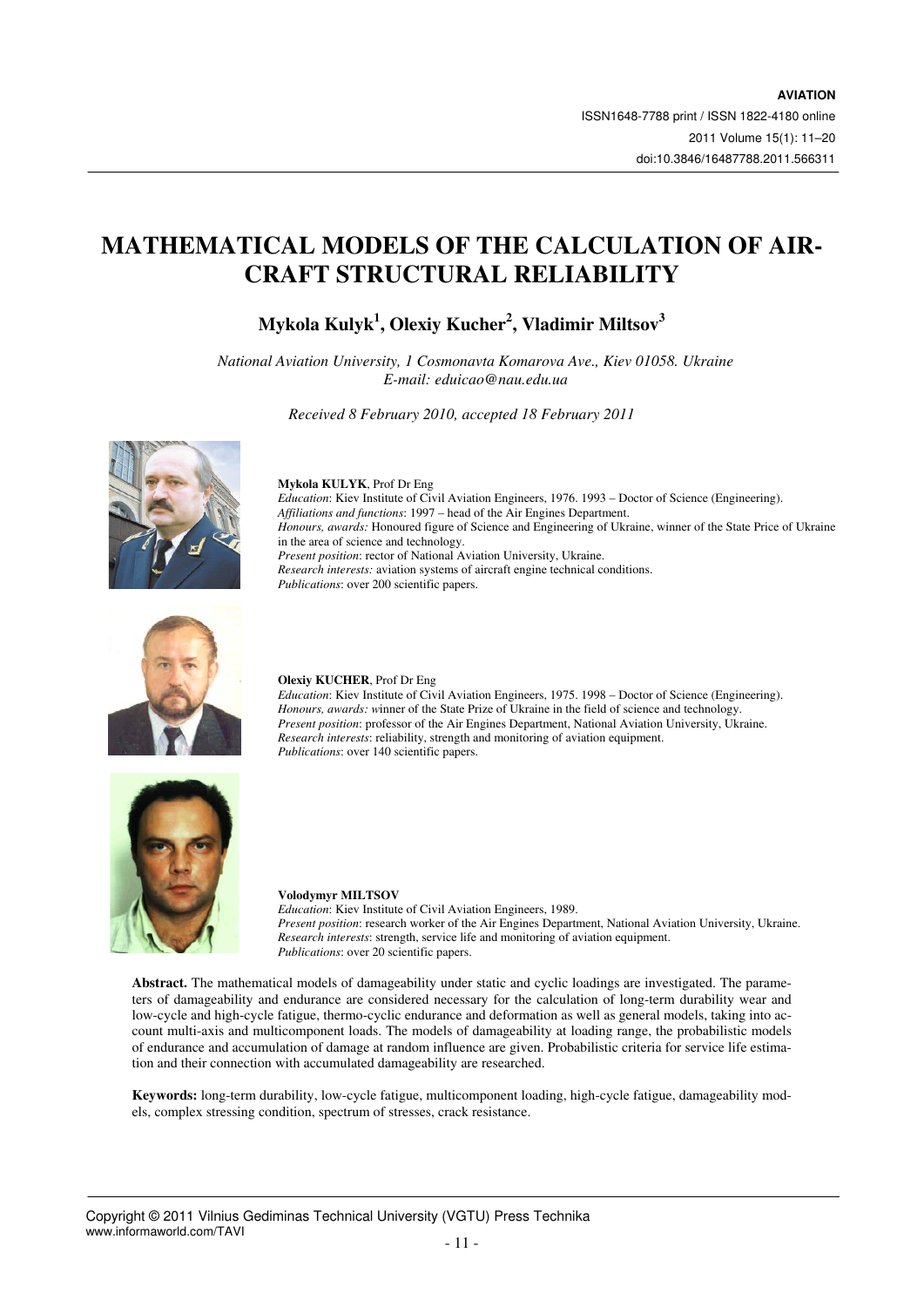### **1. Introduction**

For the constructive elements with long periods of latent damage accumulation, it is expedient to evaluate operational condition on the basis of individual service life calculation depending on stressing during the operation period.

In the process searching for rational constructive and engineering solutions, which allow an increase in the reliability of a specific component, is always the result of the analysis and the compromise between features of various aspects of stressing, a calculation of probability for possible types of destruction, its consequences, an engineering and economic ground of the appointed service life. Such an approach to service life calculation can be implemented by means of the rated-experimental methods providing comparison between parameters of operational loading of components with the experimental performances of their durability considering the influence of the main factors of actual loading processes.

### **2. Models of component damaging during static and cyclic loading**

During the calculation of the service life of crucial constructive elements of airframe and gas turbine engines (GTE) at the design stage and while in service, the concept of material damaging is applied.

Damaging is understood as the process of irreversible changes developing in a material under the influence of stress, strain and temperature, and leading, finally, to destruction.

As physical phenomenon this process is the irreversible change of material structure, which causes the violation of material integrity (macro cracks, form change, warping, etc.), defined by the character of static, long static, multi-cyclic, low-cycle, and thermo-cyclical operating loading.

Material damageability is estimated by the parameters that describe behaviour of a material on the basis of mechanical methods of a continuous solid state.

The material damageability rate of a component is estimated by relative value  $D$ , which varies within the limit  $0 \div 1$ . Its value on an initial intact condition equals zero  $(D=0)$ , and at the moment of reaching a limiting condition equals one ( $D = 1$ ).

For the evaluation of long static damage under the condition of mono axial loading the conditional principle of linear damage summation in the form of relative endurance is used.

$$
\mathbf{D}_s = \int_0^t \frac{dt}{\tau_{dur}(\sigma_{st}, \mathbf{T})}
$$

,

where  $\tau_{dur}$  – characteristics of long durability.

Multi-axis loading is considered to be one of four equivalent loadings which are a combination of the principal loadings  $\sigma_1$ ,  $\sigma_2$   $\mu$   $\sigma_3$  ( $\sigma_1 \geq \sigma_2 \geq \sigma_3$ ):

 $\sigma_{e1} = \sigma_1$ 

$$
\sigma_{e2} = \frac{1}{\sqrt{2}} \sqrt{(\sigma_1 - \sigma_2)^2 + (\sigma_2 - \sigma_3)^2 + (\sigma_3 - \sigma_1)^2}
$$
  
\n
$$
\sigma_{e3} = \frac{1}{2} (\sigma_{e1} + \sigma_{e2})
$$
  
\n
$$
\sigma_{e4} = (\sigma_1 + \sigma_3).
$$

We use following equations for the description of performance for long durability  $\tau_{dur}(\cdot)$  at fixed temperature or exponential dependences of time before destruction  $t^*$  from equivalent stress  $\sigma_e$ :

$$
t^*(\sigma_e) = C\sigma_e^{-n}
$$
  

$$
t^*(\sigma_e) = A \exp(-\alpha \sigma_e)
$$

where  $C$ ,  $n$ ,  $A$ ,  $\alpha$  – material constants.

At variable temperature the generalised performance  $lg(t^*) = \tau(\sigma, T)$  of long durability is used. Three types of these equations that describe dependences with accuracy for alloy ЖС26ВСНК (Fig. 1) are given in (Кулик  $u \, \partial p$ . 2008).



**Fig. 1.** Types of long-term durability curves of alloy MAR (ЖС26ВСНК):

 $\lg(t^*) = -20 + (36537.33 - 9082.951g(\sigma) +$ 

4180.43 
$$
lg(\sigma)^2 - 1569.85
$$
  $lg(\sigma)^3$  +

 $+341.732/(lg(\sigma)-2.08))/T$ 

$$
lg(t^*) = -20 + (35273.76 - 21806.17lg(\sigma) +
$$

 $2383.192 \lg(\sigma)^2$ )/(1-0.466814  $\lg(\sigma)$ )/T

$$
lg(t^*) = -20 + 30004.82/T - 106.8396\sigma/T
$$

where  $\sigma$  – component loading in kg/mm<sup>2</sup>; *T* – component temperature °K.

The method of estimating fatigue ratio is the same:

$$
D_c = \int\limits_1^N \frac{dN}{N(\sigma_a, T)},
$$

where  $N(\cdot)$  – endurance performances.

In case of multi component loading for calculation of component damageability, such criteria of destruction as strength, time and deformation are applied (Трощенко *и*  $\partial p$ . 2009; Расчет... 1984). These criteria are based on both linear and non-linear methods of damage calculation.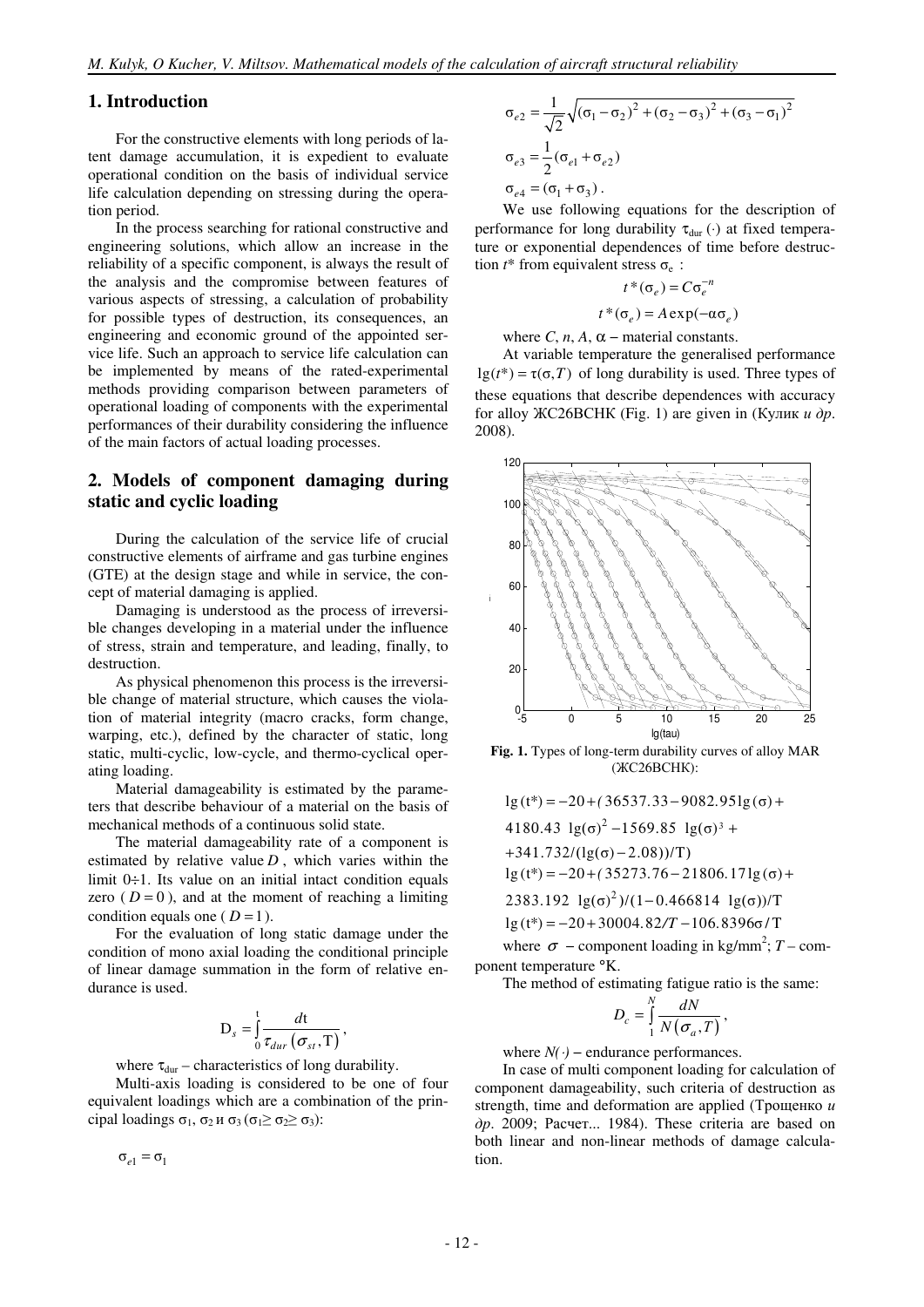### **3. Damage models of components by loading range**

The components of glider and power plant are usually under the influence of changing stress with different maximum stress values  $\sigma_{\text{max}}$ . A loading range is a stress frequency of varying intensity. Changing loading with different maximum stress values  $\sigma_{\text{max}}$  usually acts on the airframe and engine components during the flight. Let us analyse a range of stresses occurring from the bending momentum that affects wing components caused by atmospheric turbulence. The work reveals the analysis of the flight-stressing ratio of different aircraft. It shows that the range of its amplitudes complies with the logarithmic law  $\sigma_a = f(\ln(N_\sigma))$  and lies within the same range with changes (Schijve *et al.* 1973). The loading range can be stated as the ratio  $\sigma_f / \sigma_c$ , where  $\sigma_f$  is the current stress value and  $\sigma_c$  is the average stress value in flight, and it characterises the flight conditions. The continuous loading range for limiting the stress can be replaced by a step function that greatly reduces the complexity The range is divided into 10 degrees with a maximum value  $\sigma_1 / \sigma_c$  =1.6 and minimum  $\sigma_{10} / \sigma_c$  =0.222 (Tab. 1).

**Table 1.** Discrete stresses range

| $\sigma_i/\sigma_c$ | 1,6  | 1,50  | 1,30  | 1,15  | 0,995  |
|---------------------|------|-------|-------|-------|--------|
| $n_{\sigma}$        |      |       |       | 18    | 52     |
| $\sigma_i/\sigma_c$ | 0,84 | 0,685 | 0,530 | 0,375 | 0.2220 |
| $n_{\sigma}$        | 152  | 800   | 4170  | 34800 | 358665 |

Maximum loading of the final two stages and corresponding stress intensity factors (SIF) for crack resistance analysis are lower than the level of the saturation intensity threshold coefficient  $K_{th}$ . That is why they are not taken into account. The lower part of table 1 shows correspondence to loading cycles  $n<sub>σ</sub>$  of a given level, which is within the prescribed limits. In this block, maximum stress appears once, while minimum stress appears 4170 time per every 5200 loading cycles.

It's obvious that

$$
\sigma_{\text{max}} = \sigma_c + \sigma_a ;
$$
  

$$
\sigma_{\text{min}} = \sigma_c - \sigma_a .
$$

Cycle asymmetry factor:

$$
r = \frac{\sigma_{\min}}{\sigma_{\max}}.
$$

Figure 2 shows maximum and minimum stresses of range loadings by given the mid-value of the loading  $\sigma_c$  $= 70$  MPa (Кулик *и др.* 2009).

The equations of the curves for maximum and minimum stresses range by  $\sigma_c = 70 \text{ MPa}$  look like:  $\log(N_{\text{max}})$ =0.0003477 $\sigma^2$  -0.14892 $\sigma$  +15.669;

$$
1g(N_{\min i})=0.0003477 \sigma_{\min i}^2 + 0.05155 \sigma_{\min i} + 1.6357;
$$



**Fig. 2.** Continuous and discrete loading range

Load program is based on the formation of particular ranges that in their turn are formed by the main range by exclusion of its particular components: the first one, first two ones, etc. Meanwhile, each range characterises stressing conditions during a particular flight. When there is a full range similar flight conditions occur in a turbulent atmosphere (storm), in other cases in less dangerous situations. Occasional order of the loading range choice and programming allows us to simulate flight conditions close to real ones.

According to the linear damage summation hypothesis, the extent of damage is proportional to the relation of cycle number  $n_{\sigma i}$  to the limit number of cycles  $N_{\lim i}(\sigma_{\max i})$  for a given *i*<sup>th</sup> stress  $\sigma_{\max i}$ . The discrete loading range has *k* levels, and the continuous one has loading cycles, a part of which depends on a stress level that changes from  $\sigma_{\text{max1}}$  to  $\sigma_{\text{max}k}$ .

Let us call the general number of loading cycles 'a full cycle', the obtained damage 'a damage range', and total accumulated damage 'damage per one full stress cycle'. Due to this, the formulae for calculation of accumulated damage per *m* full loading cycles in the discrete and continuous variant is following:

$$
D_{m} = \sum_{l=1}^{m} \sum_{i=1}^{k} \frac{n_{\sigma i}(\sigma_{\text{max}i})}{N_{\text{limi}}(\sigma_{\text{maxi}})},
$$
\n(1)

$$
D_m = \sum_{l=1}^{m} \int_{\sigma_{\text{max}}}^{\sigma_{\text{max}}} \frac{n_{\sigma}(\sigma_{\text{max}})d\sigma}{N_{\text{lim}}(\sigma_{\text{max}})},
$$
 (2)

where damage ratio is  $D_m > 1$ .

In a general the quantity  $n_{\sigma i}$  defines only that part of cycles that corresponds to a given stress level  $\sigma_{\text{maxi}}$ ; that is why it can be a non-integer. In a given example of the loading range the maximum stress appears only 10 times per 40 000 flights (Schijve *et al.* 1973); that is why while calculating the damage for one flight  $n_{\sigma i} = 1/4000$ .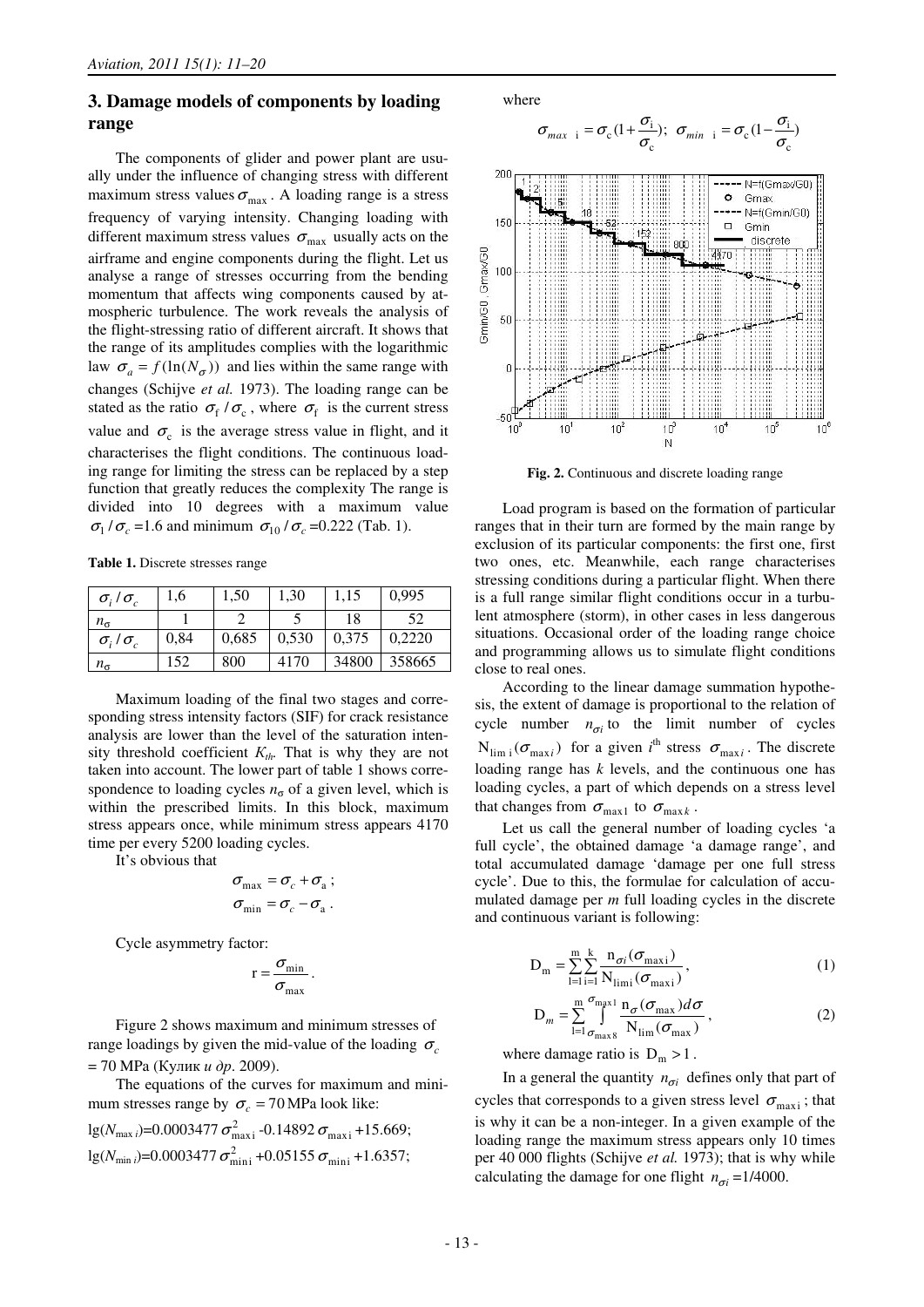Taking into account the complicated nature of actual component loading ranges and integration kind of resistance properties when computing the value of integrals, it is appropriate to use quadrature formulae – the Simpson one and the Newton-Cotes one of the 8<sup>th</sup> degree. But for some cases there are end-design formulae of the damage model per full loading cycle of the component:

The first model along with linear range dependence and limit stresses from  $\lg(N)$  :

$$
D_{FC} = \int_{v_1}^{v_2} \frac{n_{\sigma}(\sigma) d\sigma}{N(\sigma)} = \int_{v_1}^{v_2} \frac{10^{c+d\sigma}}{10^{a+b\sigma}} d\sigma =
$$

$$
= \frac{10^{(c-b_{0+v_2}(d-b_1))} - 10^{(c-b_{0+v_1}(d-b_1))}}{(d-b_1)ln(10)}.
$$

The second model along with quadratic range dependence and the linear one of limit loading from lg*(N) is given below:*

$$
D_{FC} = \int_{v_1}^{v_2} \frac{n(\sigma)d\sigma}{N(\sigma)} = \int_{v_1}^{v_2} \frac{10^{c+d\sigma+q\sigma^2}}{10^{a+b\sigma}} d\sigma =
$$
  
\n
$$
= \left( \frac{-\frac{1}{2} erf \left( \frac{1}{2} \frac{qv_2ln(100) + ln(10)(d-b_1)}{\sqrt{-qln(10)}} \right) + \frac{1}{2} erf \left( \frac{\frac{1}{2} qv_1ln(100) + \frac{1}{2} ln(10)(d-b_1)}{\sqrt{-qln(10)}} \right) \right) \times
$$
  
\n
$$
\times \exp \left( \frac{ln(10)(q(c-b_0) - \sqrt{-qln(10)}}{q} \right) / \sqrt{-\frac{qln(10)}{\pi}}.
$$

The third model along with range degree dependences and limit loads:

$$
D_{FC} = \int_{\nu_1}^{\nu_2} \frac{n_{\sigma} (\sigma) d\sigma}{N(\sigma)} = \int_{\nu_1}^{\nu_2} \frac{A \sigma^m}{B \sigma^n} d\sigma =
$$

$$
= \frac{A(-{\nu_2}^{-n+m+1} + {\nu_1}^{-n+m+1})}{B(n-m-1)}.
$$

The fourth model along with strength-exponential range dependence and limit load

$$
D_{FC} = \int_{v_1}^{v_2} \frac{n_{\sigma}(\sigma)d\sigma}{N(\sigma)} = \int_{v_1}^{v_2} \frac{A\sigma^m c^{\sigma}}{B\sigma^n b_1^{\sigma}} d\sigma =
$$
  

$$
-A \begin{pmatrix} C_{v1}^{22}n - C_{v1}^{22}m + C_{v2}^{11}n - C_{v2}^{11}m - C_{v2}^{12}m + C_{v2}^{11}m + C_{v1}^{11}n - C_{v2}^{12}n + C_{v2}^{12}m + C_{v2}^{12}m + C_{v2}^{12}m + C_{v2}^{12}m + C_{v2}^{12}m + C_{v2}^{12}m + C_{v2}^{12}m + C_{v2}^{12}m + C_{v2}^{12}m + C_{v2}^{12}m + C_{v2}^{12}m + C_{v2}^{12}m + C_{v2}^{12}m + C_{v2}^{12}m + C_{v2}^{12}m + C_{v2}^{12}m + C_{v2}^{12}m + C_{v2}^{12}m + C_{v2}^{12}m + C_{v2}^{12}m + C_{v2}^{12}m + C_{v2}^{12}m + C_{v2}^{12}m + C_{v2}^{12}m + C_{v2}^{12}m + C_{v2}^{12}m + C_{v2}^{12}m + C_{v2}^{12}m + C_{v2}^{12}m + C_{v2}^{12}m + C_{v2}^{12}m + C_{v2}^{12}m + C_{v2}^{12}m + C_{v2}^{12}m + C_{v2}^{12}m + C_{v2}^{12}m + C_{v2}^{12}m + C_{v2}^{12}m + C_{v2}^{12}m + C_{v2}^{12}m + C_{v2}^{12}m + C_{v2}^{12}m + C_{v2}^{12}m + C_{v2}^{12}m + C_{v2}^{12}m + C_{v2}^{12}m + C_{v2}^{12}m + C_{v2}^{12}m + C_{v2}^{12}m + C_{v2}^{12}m + C_{v2}^{12}m + C_{v2}^{12}m + C_{v2
$$

$$
\mathbf{d}_1 = v_1(-\ln(c) + \ln(b_1));
$$

 $d_2 = v_2(-ln(c) + ln(b_1));$  $\Gamma(\alpha)$ ,  $\gamma(\alpha, x)$  – full and partial range of functions.

The continuous line of figure 3 shows the stress range (SR) and stress limit (LS), and the dotted line

shows damage range per one full stress cycle for 1 model: SR:  $lg(N_s) = -0.554125 \sigma_{max} +9.7235455;$ 

LS:  $\lg(N_{DI})$ = 12.294422-0.275464  $\sigma_{max}$ .



**Fig. 3.** The change of first model per full cycle: а – stress range and durability characteristics  $\lg(N) = f(\sigma) + S_{\sigma} b - \text{ damage}$ range of a full cycle  $D = f(\sigma) + S_{\sigma}$ 

Figure 4 shows the same characteristics for quadratic variation  $\lg(N_s) = 0.03477 \sigma_{max}^2 - 1.4892 \sigma_{max} + 15.669$ and stress limit  $\lg(N_{D2}) = 23.4151 - 5.6135 \ln(\sigma_{max})$ , calculated with the help of the numerical method. The quantities of accumulated damage per one full cycle equal: first model -  $D_1 = 0,0014$ , second model -  $D_2 = 0.0001151$ .



**Fig. 4.** Characteristics of the second model per full cycle: а − loading range and durability characteristics lg(*N*) =  $f(\sigma)$  +  $S_{\sigma}$  b – damage range of a full cycle  $D = f(\sigma) + S_{\sigma}$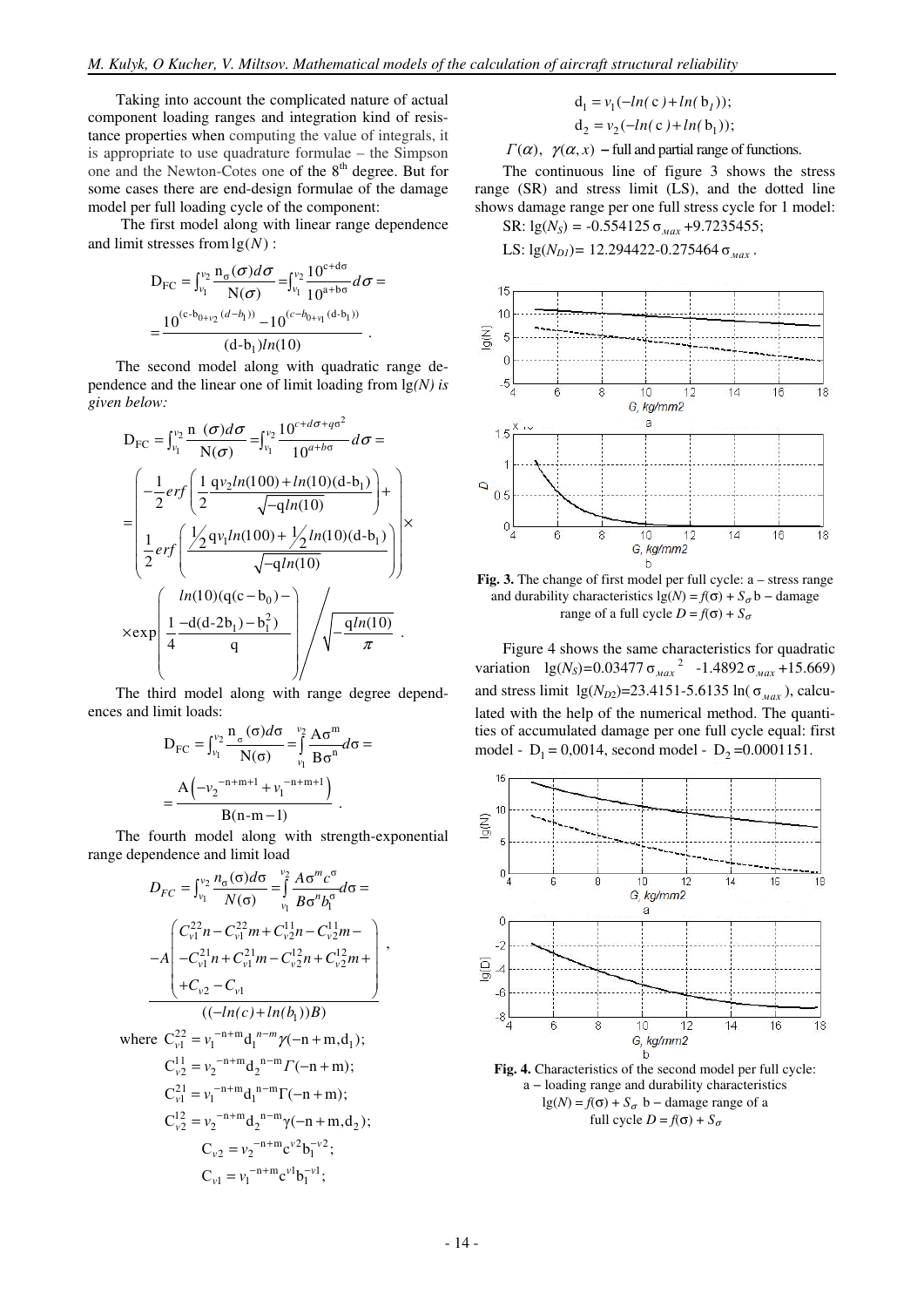# **4. Probabilistic damage models under static and repeated loading**

Let us consider several possible component damage accumulation process models during the flight.

The random lumped loadings slowly vary in accordance with the function that acts on components (Fig. 5):

$$
\sigma(t) = \sigma_0 + \chi(t),\tag{6}
$$

where  $\sigma_0$  – random variety, distributed in accordance with ordinary law with following parameters  $M[\sigma_0]=0$ ,  $D[\sigma_0] = S^2_0;$ 

 $\chi(t)$  - determinate function.



**Fig. 5.** The damage progress model under random stress

The influence on the component in flight stress rates during the entire flight will differ by the constant value from the average values for these modes For example, this may be due to changing weather conditions, environment and other external factors of the flight.

The structural behaviour of component material under the influence of static or slowly varying loads and constant temperature can be described by a stress rupture curve, which is valid for the exponential law of relationship between destructive stress  $\sigma_n$  and the time to failure.

In probabilistic interpretation this curve has the following structure:

$$
\lg \tau = a + b(\sigma + a_{\sigma}),\tag{7}
$$

where  $a_{\sigma}$  – is probabilistic material properties variable;

$$
M[a_{\sigma}]=0, D[a_{\sigma}]=S^2_a.
$$

According to the linear hypothesis of static damage summation, the level of damage accumulated in the material components of damage D during the time of loading *t*\* is defined by the formula:

$$
D(t^*) = \int_0^t \frac{dt}{\tau(\sigma(t))}.
$$

Substituting expressions (6) and (7) in this formula, we obtain

$$
D = \int_{0}^{t^{*}} \frac{dt}{exp(a+b(\sigma(t)+a_{\sigma}))} =
$$
  

$$
\frac{\gamma(t^{*})}{exp(a+b(\sigma_{0}+a_{\sigma}))} = \varphi(\sigma_{0}+a_{\sigma})
$$
 (8)

where

$$
\gamma(t^*) = \int_0^t \frac{dt}{\exp(b\chi(t))}
$$

 $\gamma(t^*)$  – determinate function.

The rate of the random variety of damageability per flight D in expression (8) is connected with the random variety  $\sigma_0$  and steady exponential dependence  $a_{\sigma}$ . To determine the distribution damage density f(n) we use the formula

$$
f_D(D) = f_v(\Psi(D)) |\Psi'(D)|, \tag{9}
$$

where  $f_v(\cdot)$  – distribution damage density of the sum of normal independent random variable  $\sigma_0$  and  $a_{\sigma}$ ;  $M[v]=0; D[v]=S^2_v=S^2_a+S^2_o;$ 

 $Ψ(D)$  - inverse function in relation to  $φ(·)$ .<br>According to the expression (9)

$$
cording to the expression (9)
$$

$$
\Psi(D) = \mathbf{v} = (\gamma(\mathbf{r}^*) - \ln D - a)/b;
$$
  

$$
|\Psi'(D)| = 1/bD.
$$

Returning to formula (9), we have

$$
f_{\rm D}(\mathbf{D}) = \frac{1}{\sqrt{2\pi}S_0 b \mathbf{D}} \exp\left(-\frac{\left(\ln \mathbf{D} - \ln \gamma(t^*) + \mathbf{a}\right)^2}{2(bS_v)^2}\right).
$$

Integrating the resulting expression, we determine the damage distribution law per flight:

$$
F_{D} (D) = \int_{0}^{D} f_{D} (D) dD = \Phi \left( \frac{\ln D - \ln \gamma(t^{*}) + a}{bS_{\nu}} \right),
$$

where  $\Phi(U)$  – probability integral:

$$
\Phi\left(\mathbf{U}\right) = \frac{1}{\sqrt{2\pi}} \int\limits_{-\infty}^{U} \exp\left(-\frac{t^2}{2}\right) dt \; .
$$

Thus, for this model, the damage per flight is a lognormal random variable with a constant value damage logarithm dispersion  $D[lnD] = b^2(S^2 + S^2)$ 

and is dependent on the operating time of damage logarithm expectation  $M[lnD] = ln\gamma(t^*) - a$ .

From a computational point of view the simplicity and the clarity of the model due to the possibility of separation of expression (8) random and non-steady components of loading is obvious.

Let us consider a damage model under the condition of low-cyclic fatigue.

The rotor elements of compressors and turbines that are installed on modern aviation engines work under variable temperature modes within the material elastoplastic limits, i.e. at the non-isothermal low-cyclic fatigue condition that causes plastic deformations and yield flow.

The destruction due to low-cyclic fatigue are typical for rotor discs, turbine blades, shafts and other rotor elements.

Non-elastic deformations change the dimensions of the elements and influence the material property of resisting repeated loadings.

Yield deformation influences the loading redistribution in the elements even in case of insignificant plastic deformations. That is why these deformations should be taken into account during element strength calculation.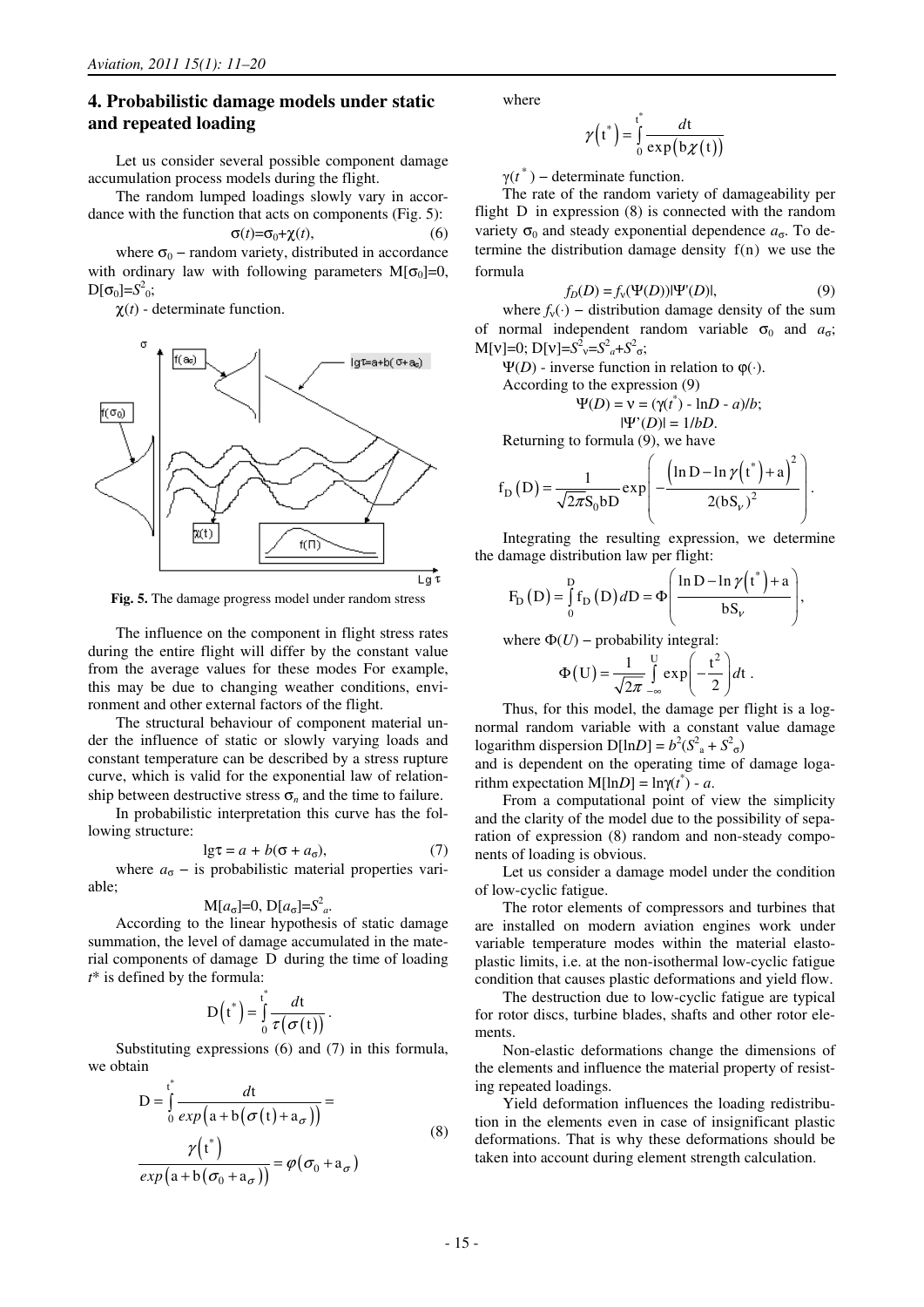In design practices the most popular methods of plasticity and yield ability analysis are the theories of deformation, yield flow ability and hardening.

Low-cyclic non-isothermal loading of gas-turbine engine hot section elements is caused by the frequent engine starts, cut off sand mode change during the engine operation cycles which are accompanied by the timeexposure at the different flight modes under the continuous loadings and temperatures. The calculation of a material's ability to resist low-cycle fatigue by means of the direct experiment method at such complex loading patterns practically impossible. That is why it is more reasonable to modify the loading calculation programs to simpler equivalent low-cycle modes of loading for which typical experimental characteristics of material endurance to low-cyclic loadings can be derived. Isothermic deformation characteristics are the limits of schematisation.

Prior to active loading  $\sigma(t)$  changing of operational program reduction to an equivalent one should be decomposed into low-cyclic  $\sigma_m(t)$  and static  $\sigma_{st}(t)$  components. Cyclic components  $\sigma_m(t)$  can be subtracted by the method of complete cycles, "fall of rain" or another method starting from the initial cycle in which stress changes from zero to absolute maximum  $\sigma_{\text{max}}$  which corresponds to the full strength engine operation mode. Additionally, the initial cycle by the "fall of rain" method can determine elementary cycles with their minimal and maximal values (amplitude and average) of loadings per cycle.

Damages in every elementary cycle are estimated independently and are then summarised. In this case, according to the linear hypothesis of damage summation, the general damage accumulated during the flight can by calculated by the formula

$$
D_{CC} = \frac{1}{N_{des}} + \sum_{i=1}^{m} \frac{1}{N_{desi}} = \frac{1}{N_{des}(T_{max}, \sigma_m, \Delta \varepsilon)} + \sum_{i=1}^{m} \frac{1}{N_{des}(T_{max}, \sigma_m, \Delta \varepsilon_i)},
$$

where *Ndes Ndesi* − number of cycles till the change of the base and elementary cycles;

*m* − number of elementary cycles in the base cycle set.

Damage at one loading cycle for the simplest case of component stressed by the random cyclic loadings  $\sigma_i$ , which are governed by the same law of distribution  $F(\sigma)$ according to linear hypothesis, can be calculated by the formula

$$
D = \frac{1}{N(\sigma, \alpha_{\tau})}
$$

where  $\sigma$  – random loadings which arise during flight cycle ( $M[\sigma] = \overline{\sigma}$ ,  $D[\sigma] = S_{\sigma}^2$ );

 $\alpha_{\tau}$  – centered random variable, which characterises material dispersion properties  $(M[\alpha_{\tau}] = 0,$  $D[\alpha_{\tau}] = D^2_{\alpha\tau}$ ;

 $N(·)$  – material endurance function, by which number of cycles made before element destruction under the continuous cyclic loadings  $σ$  can be determined.

Quasi-static destruction takes place due to accumulation of one-sided plastic deformations, which are the result of low-cyclic loading. Such deformations are equal to single loading static deformations.

Destruction with crack formation occurs due to the accumulation of fatigue damages.

If local operational loads in the material caused by strength loading are determined experimentally or by solution of elastic or elasto-plastic problem, than according to fatigue destruction criteria (rigid-type stressing) and regardless of steel cyclic properties, the loadings  $\sigma_a^*$ destructive amplitudes for the construction with a given number of cycles before destruction *N* can be determined by Manson's formula (Manson 1966; Мэнсон 1974).

$$
\sigma_{\rm a}^* = \frac{E}{4 \cdot N^{m_p} + \frac{1 + r^*}{1 - r^*}} ln \frac{100}{100 - \Psi} + \frac{\sigma_{-1}}{1 + \frac{\sigma_{-1}}{\sigma_{\rm B}} \left(\frac{1 + r}{1 - r}\right)} (12)
$$

where *E –*elasticity;

 $m_p$  – index of steel strength characteristic;

*r*<sup>\*</sup>, *r* − steel ratio coefficient of elastic and actual loading conditions correspondingly;

Ψ − relative reduction of investigated sample crosssection area;

σ−<sup>1</sup> − endurance limit at the symmetrical cycle of loading (tension-compression);

 $\sigma_{\rm B}$  – ultimate loading limit.

Endurance curve (12) may be expressed with respect to number of cycles before destruction by the following method:

$$
N = \left(\frac{a_0}{\sigma_a^* - a_1} - a_2\right)^{-\frac{1}{m_p}},
$$
 (13)

where:

$$
a_0 = \frac{1}{4} E \ln \left( \frac{100}{100 - \Psi} \right),
$$
  
\n
$$
a_1 = \frac{\sigma_{-1}}{1 + \frac{\sigma_{-1}}{\sigma_B} \left( \frac{1+r}{1-r} \right)},
$$
  
\n
$$
a_2 = \frac{1}{4} \left( \frac{1+r^*}{1-r^*} \right).
$$

In order to create the description of strength characteristics it is necessary to add to the abovementioned model (13) parameters  $\alpha_{\tau}$ , which characterise possible material properties.

In case of low stress relation of mathematical expectation relation between cycle numbers and loading (13), the elements endurance stochastic characteristics can be described by means of three regularities:

$$
N = \left(\frac{a_0}{\sigma_a^* + \alpha_\tau - a_1} - a_2\right)^{-\frac{1}{m_p}}
$$
(14)

$$
N = \left(\frac{a_0}{\sigma_a^* - a_1} - a_2\right)^{-\frac{1}{m_p}} \cdot e^{\alpha_{\tau}}
$$
 (15)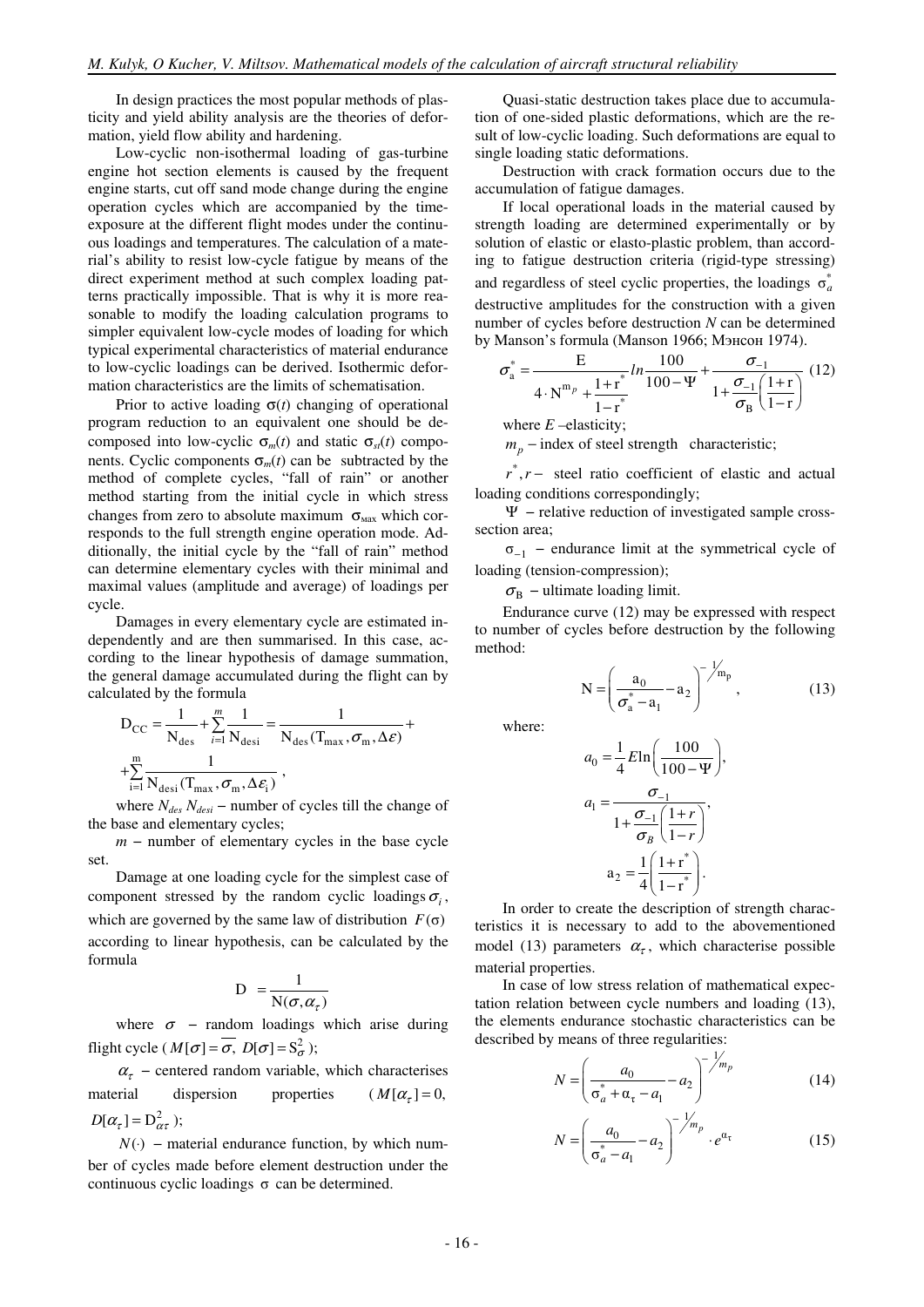$$
N = \left(\frac{a_0}{\sigma_a^* + \alpha \, 1_\tau - a_1} - a_2\right)^{-1/m_p} \cdot e^{\alpha 2_\tau} \,. \tag{16}
$$

Introduce  $S_{\alpha}^2$ . In equation (14) this parameter determines uniform diffusion of strength characteristics around the stress logarithm  $ln(\sigma_a)$ , while in model (15) around the logarithm of cycle number ln*(N).* Strength characteristic model (16) in general case includes two dependent random variables with different dispersions  $S_{\alpha 1}^2$ ,  $S_{\alpha 2}^2$  and  $M[\alpha] = M[\alpha] = 0$  determines the characteristics of diffusion around the endurance curve.

The general scheme of component's loadings is described on figure 6.



**Fig. 6.** The general scheme of component stressing and probability strength characteristics

Endurance curve  $\sigma_a(N)$  for the element made of material 08Х18Н10Т under the symmetrical loading cycle and endurance probability model  $\sigma_{a1}(N, \alpha_{\tau})$ ,  $\sigma_{a2}(N, \alpha_{\tau})$  constructed in accordance with the formulas (6) and (7) is shown in figure 7.

Curves  $\sigma_{\alpha 1}(N)$  *N*  $\sigma_{\alpha 2}(N)$  correspond to fractals  $\overline{\sigma_a(N)} \pm 3S_\alpha^2$ .

Steel characteristics and loading cycle parameters correspond to the manufacturer calculation:

*E*= 205000 MPa, Ψ = 42,5,  $\sigma_B$  = 491 MPa,  $\sigma_{-1} = 0, 4 \sigma_{\rm B} = 196$  MPa,  $*$   $\mathbf{r}$   $\mathbf{v}$  min max  $r^* = r = \frac{\sigma}{\sigma}$  $= r = \frac{6 \text{ min}}{\sigma_{\text{max}}} = 0.$ 

In a simpler case for different material function  $N(\cdot)$  can be described by low strength relations

$$
N = \begin{cases} C(\sigma + \alpha_{\tau})^{m}, & \sigma > \sigma_{-1} \\ \infty, & \sigma < = \sigma_{-1} \end{cases}
$$
 (17)

or

$$
ln(N) = \begin{cases} C_1 + m \ln(\sigma + \alpha_\tau) & \sigma \leq \sigma_{-1} \\ \infty, & \sigma \leq \sigma_{-1} \end{cases}
$$
 (18)  
where  $C_1 = ln(C)$ 

$$
N = \begin{cases} C \sigma^m e^{\alpha_{r2}}, & \sigma > \sigma_{-1} \\ \infty, & \sigma < = \sigma_{-1} \end{cases}
$$
 (19)

$$
N = \begin{cases} C(\sigma + \alpha_{\tau 1})^m e^{\alpha_{\tau 2}}, & \sigma > \sigma_{-1} \\ \infty, & \sigma < = \sigma_{-1} \end{cases} .
$$
 (20)

Within the error limit, corresponding models (14)- (15) and (16)-(20) are approximately equal (Fig. 8). The results of calculation are shown on figure 9.



**Fig. 7.** Endurance characteristics probability model of steel 08Х18Н10Т



**Fig. 8.** The general and linear fatigue endurance model of steel 08Х18Н10Т

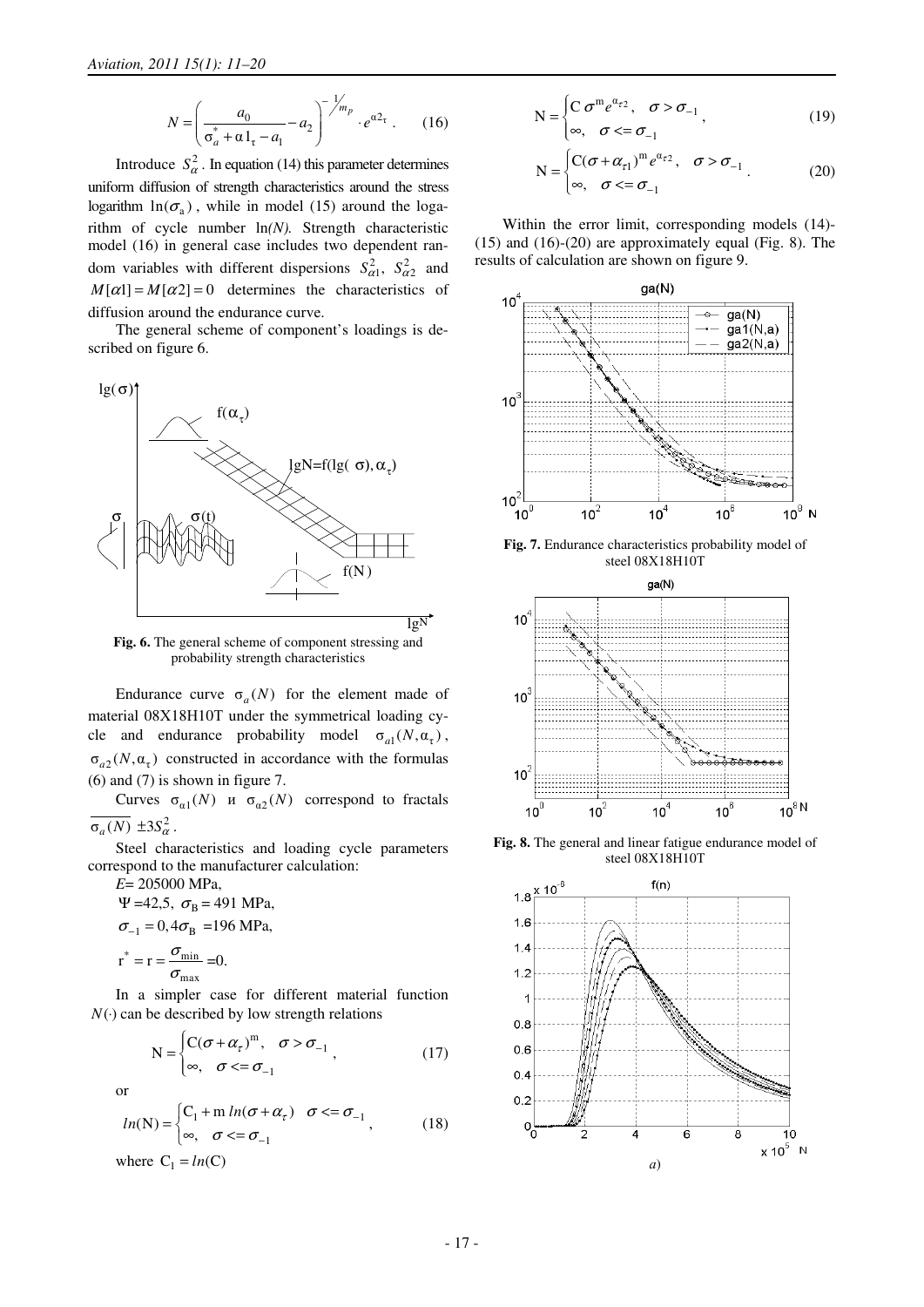

**Fig. 9.** Densities (а) and distribution function (*b*) of cycle number before element destruction

# **5. The definition of probabilistic characteristics for loading and capacity of turbine engine component service life**

The service life in the real environment allows the use of more complicated configuration's including stock performance components and will provide benefits while maintaining high reliability in service.

Design safety margins of engine vital parts, which include rotating blades, blast wheels, compressor and turbine wheels and rotor shafts, are the initial basis for evaluating the permissible operating time in any method of establishing a service life (fixed, differential). The calculation of depletion and monitoring of service life and other strength integrity characteristics is carried on the basis of loading characteristics estimation of structural elements on all modes of turbine engine operating cycle and by using standard characteristics of constructional material strength (such as durability, high-cycle and lowcycle fatigue) through the accumulated damage characteristics.

For the comparative estimation of turbine engine part structural strength we use certain strength factors that determine their strain, deformability, carrying capacity and longevity. For strength the factors of safety *k* are compared with the lowest bearable factors of safety  $k_{\text{min}}$  and in the case of inequality  $k > k_{\text{min}}$  the strength margin for the concerned parameter meets the strength standards.

One of the major criteria of turbine engine part structural strength envisage is the strength factor.

$$
k_{\sigma} = \frac{\sigma_{\text{lim}}}{\sigma_{\text{eq}}},
$$

where  $\sigma_{\text{lim}}$  – limit load, which characterises limits of material;  $\sigma_{eq}$  – equivalent net loads.

The limit and operating load calculation depends on the part's job conditions. The ultimate load  $\sigma_B$  is taken as  $\sigma_{\text{lim}}$  and the highest tensile loadings  $\sigma_{\text{max}}$  are taken as  $\sigma_{\rm eq}$  under static loadings.

In the case of complex loads, lumped stresses are calculated by the strength models (Биргер *и др.* 1979; Кучер 1985). The long-term strength  $\sigma_{\text{dur}}$  is taken as the limit load under service conditions at high temperatures and constant or slowly varying loads when material properties change continuously, and for variable symmetric cyclic loads it is the fatigue point  $\sigma_{-1}$ .

In this case the expressions for strength factors have the following structure:

$$
k_{\sigma dur} = \frac{\sigma_{dur}}{\sigma_{eq}} , k_{\sigma a} = \frac{\sigma_{-1}}{\sigma_{eq}}.
$$

Durability is chosen appropriate to the time *t* and temperature *T* and the fatigue point is chosen appropriate to the number of cycles *N* and temperature *T* .

Strength factors are expressed in complex formulas for the joint action to re-static and high mechanical and thermal-cycle stresses or their pair wise sets (Расчет... 1984). These coefficients are in better agreement with experimentation but their application is connected with the necessity to conduct special research.

Besides strength factors for the stress to assess the structural strength of turbine engine parts we use the safety margin of longevity

$$
k_{\tau} = \frac{\tau(\sigma_{eq})}{t},\tag{21}
$$

where  $\tau(\cdot)$  – time to failure at load equal to the equivalent  $\sigma_{ea}$ ; *t* – load operating time.

Safety factors of turbine engine vital parts are analysed basing on the correlation of design and experimental values gotrom the operation values in engineering practice. Specified supplies are usually set for blades, which are designed to operate in certain conditions and produced from this material. In this case safety factors are peculiar similarity criteria of parts and can be set depending on the results of parts tests of this type.

The strength factor and durability factor are considered under service condition as dynamic characteristics that vary depending on operating time and previous load history.

Monitoring of these stress characteristics is better to envisage through the damage part characteristics using the linear hypothesis of static damage summation by bringing stressing capabilities to an equivalent operation.

Let us consider the concept of rate definition  $k_{\text{odur}}$ and  $k<sub>\tau</sub>$  under operation.

Every engine operating mode *j* is characterised by certain level of acting loading in structural element  $\sigma_i$ and temperature  $T_j$ . The long-term static damage rate of structural elements on *j* according to the linear hypothesis of static damage summation equals relative operating period on this operation

$$
D_j = \frac{t_j}{\tau(\sigma_j, T_j)},
$$
\n(22)

where  $D_j$  – operation's damage;  $t_j$  – operation's durability:  $τ(·)$  – material life characteristics.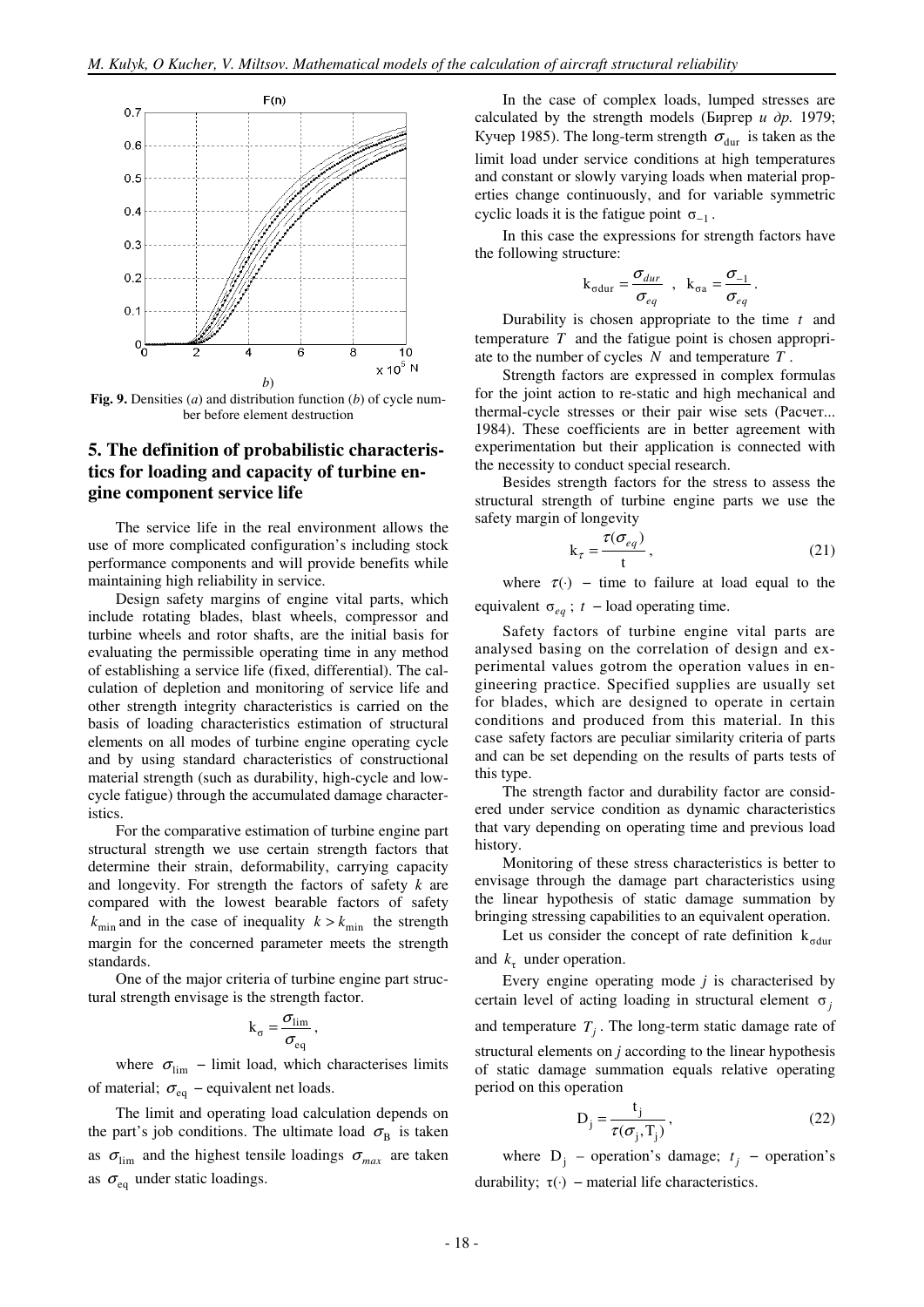For the equivalent operation with parameters  $t_{ej}, \sigma_e, T_e$  the damage  $D_{ej}$  could be found by a similar formula

$$
D_{ej} = \frac{t_{ej}}{\tau(\sigma_e, T_e)}.
$$
 (23)

According to the equivalence condition  $D_j = D_{ej}$ equivalent operation must create the same damage as given above Therefore equivalent operation durability can be determined by the ratio

$$
t_{ej} = \frac{t_j \tau(\sigma_e, T_e)}{\tau(\sigma_j, T_j)}.
$$
\n(24)

The total equivalent operation durability for some  $i<sup>th</sup>$ flight is determined by the expression

$$
t_{ei} = \sum_{j=1}^{m_i} t_{ej} ,
$$
 (25)

where  $m_i$  – the number of loading segments in flight *i*.

For *n* flights accumulated equivalent operation durability is expressed by the sum

$$
t_e = \sum_{i=1}^{n} t_{ei} \tag{26}
$$

As an equivalent operation, one of the most intense operating modes is usually chosen. It is the maximum engine operating mode for the turbine blades.

According to the equation of the set of stress rupture curves of material structural elements  $\tau(\sigma_a, T_a)$ , using the equivalent time amount  $t_e$  to applicable temperature *T*, the equivalent long-term strength  $\sigma_{e}$  (T<sub>e</sub>,  $\sigma_{e}$ ) can be found and the accumulated equivalent durability factors of strength are determined by the formula

$$
k_{\sigma} = \frac{\sigma_{eD}(T_e, t_e)}{\sigma_e}.
$$
 (27)

In order to obtain an effective formula for  $k_{\sigma}$  it is necessary to provide the possibility of a solution for an equation of the strength curve with respect to stress and durability variables. Otherwise, the equivalent long-term strength limit should be calculated by the iterative method. The exponential and strength equation can be solved by the direct calculation method. For such equations we will consider the methods of long-term-strength safety factors estimation

When material long-term-strength characteristics are described by means of the exponential expression

$$
lg \tau = A(T) + B(T) \sigma , \qquad (28)
$$

according to formula (27) the strength safety factor can be calculated in the following way:

$$
k_{\sigma} = \frac{l g t_e - A(T_e)}{B(T_e)\sigma_e},
$$
\n(29)

where  $A(T)$ ,  $B(T)$  – temperature function.

Taking into account expressions (22)...(29), the strength safety factor can be express in terms of accumulated element damage  $D_n$  during *n* flights

$$
k_{\sigma} = \frac{lg \sum_{i=2}^{n} \sum_{j=1}^{m_i} \tau(\sigma_e, T_e)}{B(T_e)\sigma_e} t_j - A(T_e)
$$
  
= 1 +  $\frac{\ln D_n}{\eta}$ , (30)

where

$$
D_n = \sum_{i=1}^{n} D_i = \sum_{i=1}^{n} \sum_{j=1}^{m_i} D_{ij} , \qquad (31)
$$

 $\eta = ln(10)B(T_e)\sigma_e$ .

Using the following strength characteristics

$$
lg \tau = A(T) + B(T)lg \sigma
$$
, (or  $\tau = C(T)\sigma^{B(T)}$ ,  
re

where

$$
C(T) = 10^{A(T)}
$$

dependence of strength safety factor  $k'$ <sub>σ</sub> on accumulated damage is expressed by the formula

$$
k'_{\sigma} = \frac{1}{\sigma_e} \left( \frac{1}{C(T_e)} \sum_{i=1}^{n} \sum_{j=1}^{m_i} \frac{\tau(\sigma_e, T_e)}{\tau(\sigma_j, T_j)} t_j \right)^{\frac{1}{B(T_e)}} = D_n^{\frac{1}{\rho^2}}, \quad (32)
$$

where

$$
\vartheta = B(T_e).
$$

Using the expressions (21), (22), (31), the equivalent durability capacity which is determined as a variable opposite to accumulated damage can be found

$$
k_D = \frac{1}{D_n} \,. \tag{33}
$$

Taking into account expressions (30), (32) and (33) at the equal level of accumulated damages the dependence between minimal normalised durability safety factors  $k_{D\text{min}}$  and strength  $k_{\sigma\text{min}}$ ,  $k'_{\sigma\text{min}}$  can be established:

$$
k_{\sigma \min} = 1 - \frac{\ln k_{D \min}}{\eta} \,, \tag{34}
$$

$$
k'_{\sigma \min} = (k_{D \min})^{-1/\vartheta}.
$$
 (35)

Equalities (34) and (35) normalise and reduce to common criteria of critical safety factor values for stresses or durability for different types of strength characteristic descriptions.

For the investigation of the quantitative regularity of long-term strength reduction process during the operation the service life reduction factor is often applied This factor is also assumed as proportional to equivalent working time of an element or number of flight cycles *n* :

$$
k_B = \frac{n}{n_{cr}} 100\% ,
$$

where  $n_{cr}$  – critical number of flight cycles before full life exhaustion.

When  $k_D$  is used as a criterion of strength, then life reduction factor will be proportional to the accumulated damage:

$$
k_{BD} = \frac{k_{D\min}}{k_D} 100\% = k_{D\min} D_n 100\%.
$$

In this case of the critical number of cycles before full life exhaustion we can write the following:

$$
n_{cr0} = \frac{n}{k_{BD}} 100\% = \frac{n \cdot k_D}{k_{D\min}} = \frac{n}{k_{D\min} D_n}.
$$